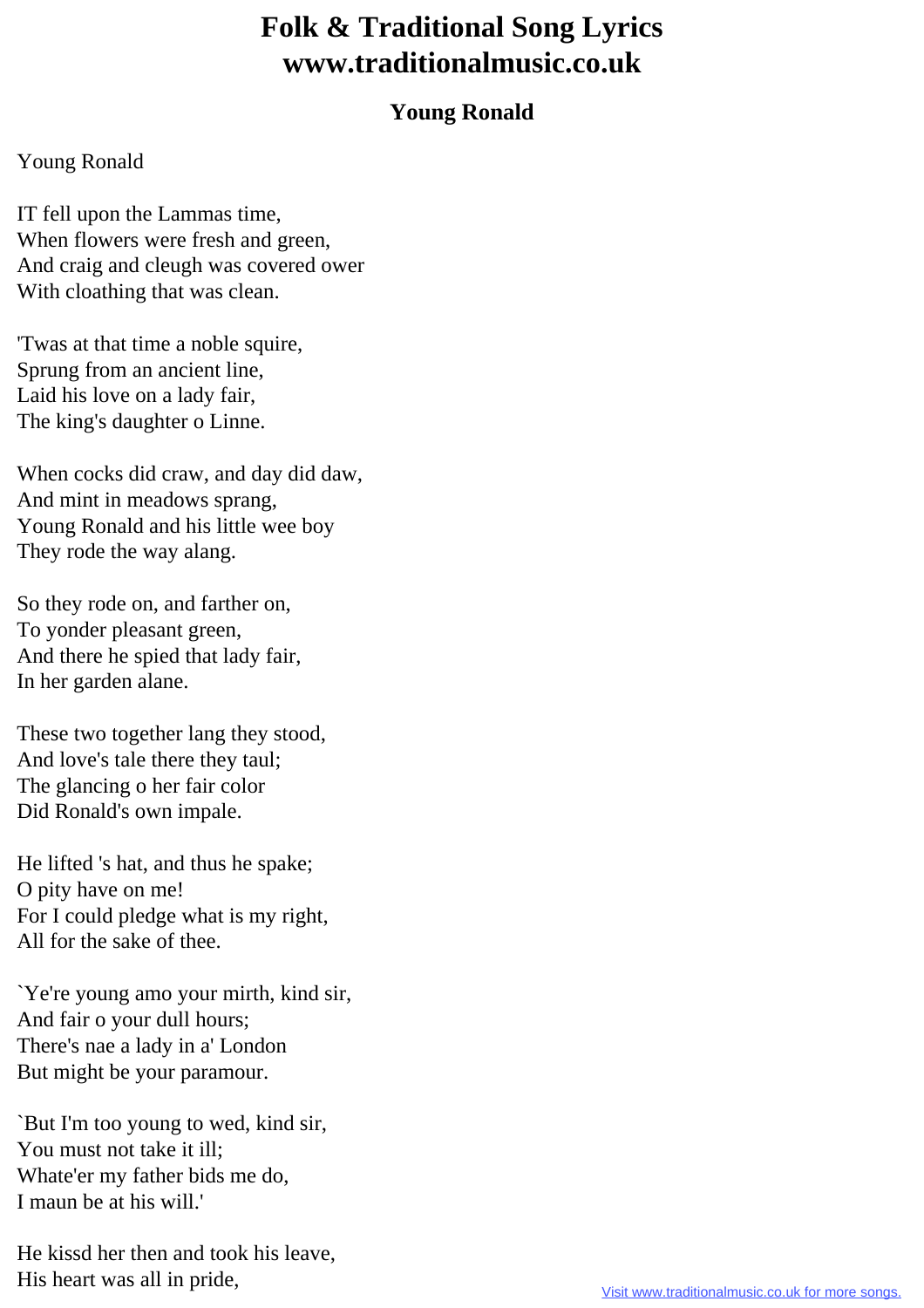And he is on to Windsor gone, And his boy by his side.

And when he unto Windsor came, And lighted on the green, There he spied his mother dear, Was walking there alane.

`Where have ye been, my son, Ronald, From gude school-house, this day?' `I hae been at Linne, mother, Seeing yon bonny may.'

`O wae's me for you now, Ronald, For she will not you hae; For mony a knight and bauld baron She's nickd them a' wi nae.'

Young Ronald's done him to his bower, And he took bed and lay; Nae woman could come in his sight, For the thoughts o this well-fard may.

Then in it came his father dear, Well belted in a brand; The tears ran frae his twa gray eyes, All for his lovely son.

Then Ronald calld his stable-groom To come right speedilie; Says, Ye'll gang to yon stable, boy, And saddle a steed for me.

`His saddle o the guid red gowd, His bits be o the steel, His bridle o a glittering hue; See that ye saddle him weel.

`For I've heard greeters at your school-house, Near thirty in a day; But for to hear an auld man greet, It passes bairns' play.'

When cocks did craw, and day did daw, And mint in meadows sprang, Young Ronald and his little wee boy The way they rode alang.

So they rode on, and further on,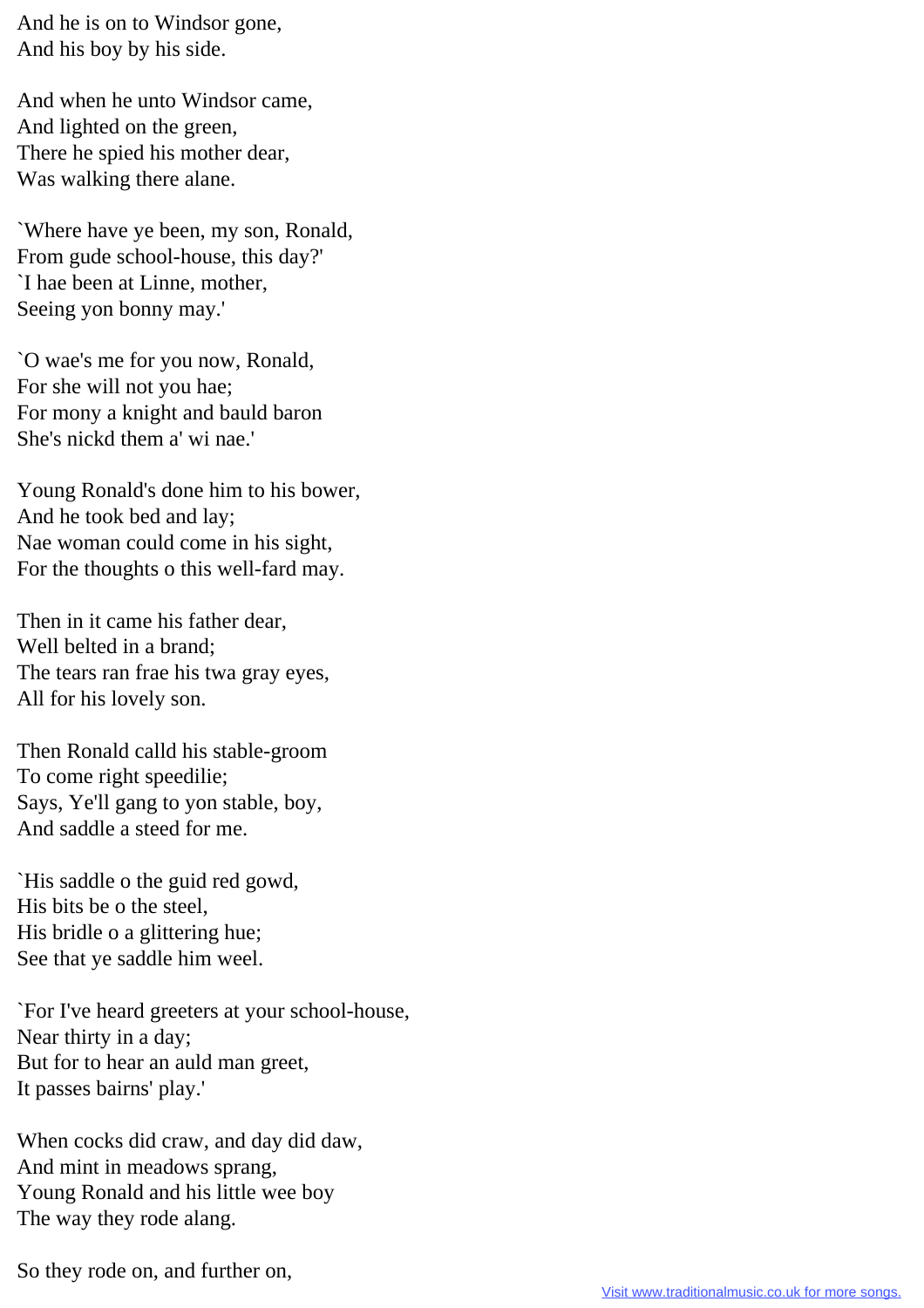To younder pleasant green, And there they saw that lady fair, In her garden alane.

And twenty times before he ceasd He kissd her lips sae clear, And said, Dear lady, for your sake, I'll fight fell lang and sair.

`Full haste, nae speed, for me, kind sir,' Replied the lady clear; `Far better bucklings ye maun bide Or ye gain my love by weir.

`King Honour is my father's name, The morn to war maun fare, And that's to fight a proud giant, That's wrought him muckle care.

`Along wi him he is to take Baith noble knights and squires, I woud wish you as well-dressd a knight As ony will be there.

`And I'll gie you a thousand crowns, To part amang your men; A robe upon your ain body, Weel sewd wi my ain hand.

`Likewise a ring, a royal thing, The virtue it is gude; If ony o your men be hurt, It soon will stem their blude.

`Another ring, a royal thing, Whose virtue is well known; As lang's this ring your body's on, Your bluid shall neer be drawn.'

He kissd her then, and took his leave, His heart was all in pride, And he is on to Windsor gone, And his boy by his side.

And when he unto Windsor came, And lighted on the green, There he saw his auld father, Was walking him alane.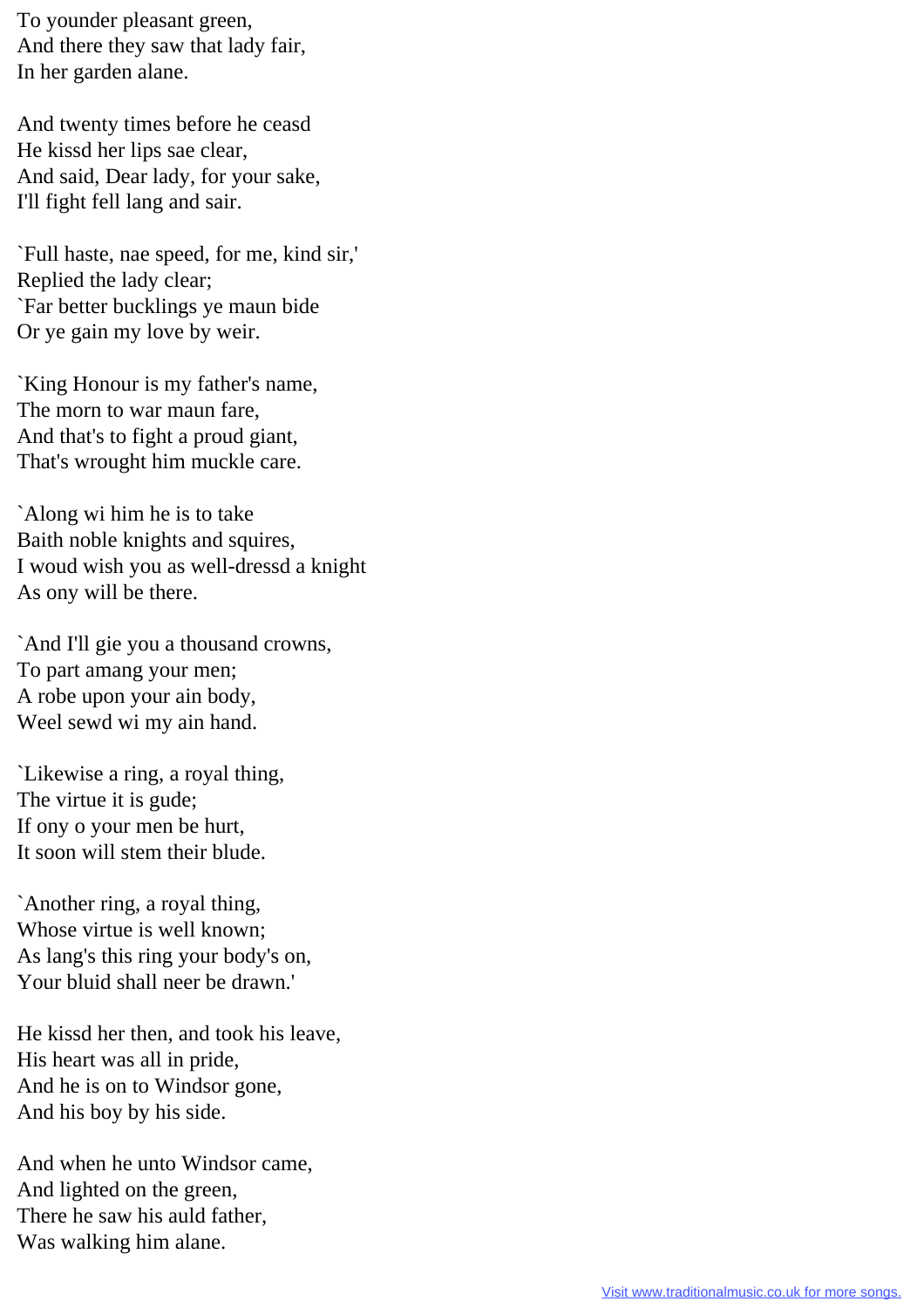`Where hae ye been, my son, Ronald, From gude school-house the day?' `O I hae been at Linne, father, Seeking yon bonny may.'

`O wae's me for you now, Ronald, For she will not you hae; Mony a knight and bauld baron She's nickd them a' wi nay.'

`O had your tongue, my father dear, Lat a' your folly be; The last words that I wi her spake, Her love was granted me.

`King Honour is her father's name, The morn to war maun fare, And that's to fight a proud giant, That's wrought him muckle care.

`Alang wi him he means to take Baith knights and noble squires; And she wishes me as well drest a knight As ony will be there.

`And she's gaen me a thousand crowns, To part amang my men; A robe upon my ain body, Weel sewd wi her ain hand.

`Likewise a ring, a royal thing, The virtue it is gude; If ony o my men be hurt, It soon will stem their blude.

`Another ring, a royal thing, Whose virtue is unknown; As lang's this ring my body's on, My blude will neer be drawn.'

`If that be true, my son, Ronald, That ye hae tauld to me, I'll gie to you an hundred men, To bear you companie.

`Besides as muckle gude harness As carry them on the lee; It is a company gude enough For sic a squire as thee.'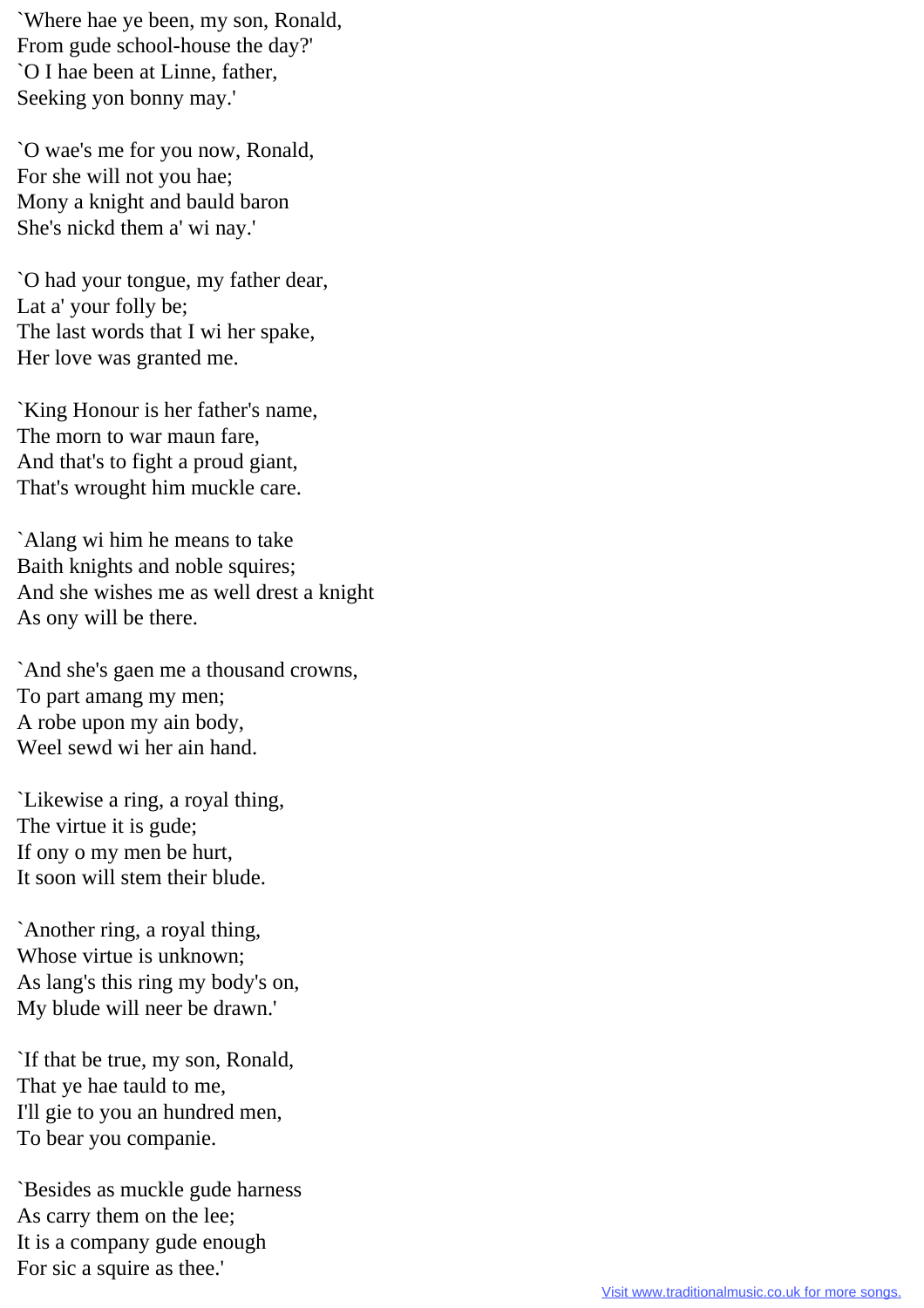When cocks did craw, and day did daw, And mint in meadows spread, Young Ronald and his merry young men Were ready for to ride.

So they rode on, and farther on, To yonder pleasant green, And there they spied that lady fair, In her garden, sair mourning.

These twa together lang they stood, And love's tale there they taul, Till her father and his merry young men Ahd ridden seven mile.

He kissd her then, and took his leave, His heart was all in pride, And then he sprang alang the road As sparks do frae the gleed.

Then to his great steed he set spur; He being swift o feet, They soon arrived on the plain, Where all the rest did meet.

Then flew the foul thief frae the west, His make was never seen; He had three heads upon ae hause, Three heads on ae breast-bane.

He bauldly stept up to the king, Seiz'd 's steed in his right hand; Says, Here I am, a valiant man, Fight me now if ye can.

`Where is the man in a' my train Will take this deed in hand? And he shall hae my daughter dear, And third part o my land.'

`O here am I,' said young Ronald, `Will take the deed in hand; And ye'll gie me your daughter dear, I'll seek nane o your land.'

`I woudna for my life, Ronald, This day I left you here; Remember ye yon lady gay